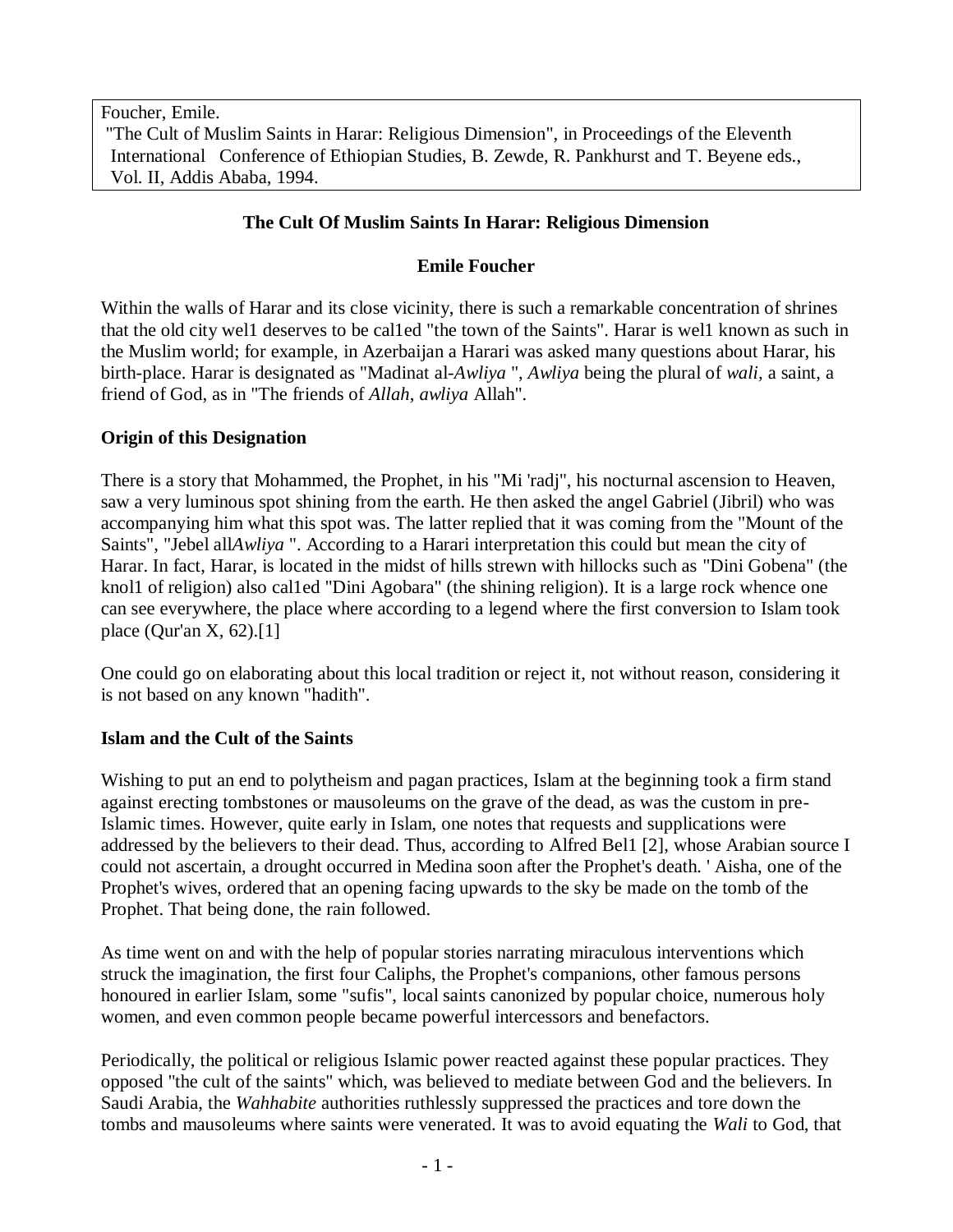the mere mention of it was forbidden. At Jeddah, which means grandmother, in the Ammariah district, there are no more remnants of the former mausoleum, dedicated to "Eva'", the Grandmother. But in spite of this, the site remains alive in the memory of the old folks and many more *qubbi* which were destroyed remain alive, the cult being practiced in secret.

### *How to explain this phenomenon* which persists in the Arab and Muslim world, in the Maghrib more so than in Harar?

In Islam, as in Christianity, one can distinguish two levels: pure Islam and popular and traditional Islam[3]. However, one should not oppose the two: Faith and religion, Koran and religious practices. The *Wali* are figures and religious models suitable for adapting the religion to the culture. They facilitate the integration of religious values, and avoid the stumbling block of a "pure" faith. It is a well known fact that the cult of the saints helps in deepening and strengthening one's religious feelings. People are strongly inclined to this way of expressing their religious feelings by giving them a certain experience of divine reality. The "initial message" has always a critical function in regard to certain religious representations, which are inconsistent with faith. Ibn' Arabi, one of the Sufis dear to Islam, trusted this popular Islam. He himself never gave up his popular roots. He wanted instead to transform them without, in the meantime, cutting loose his ties with earthly and human values [4]

It does not seem that the *religious sense* of the Muslim derives only from his religion. This religious sense has deeper roots buried in the collective unconscious of mankind. The primitive conscience of man has an innate craving for representing primordial thoughts or archetypes. These thoughts dwell in the collective memory through the use of symbols such as trees, rocks, and incense offerings. A symbol is a language, a media which is used to express the mystery of man, the mystery of divinity, eventually the "Totally Other" whose attributes are thus revealed, felt, sensed through these symbols.

At Harar, one believes that this religious sense sprung from the pre-Islamic religion practiced by the Harla people before they were converted to Islam most probably by Ismael Jeberti[5]. This was well understood by Harari Islam when its missionaries set forth to Islamicise the south and the west of Ethiopia. These "Asmadina", as they were called, were natives of the "quarter" of the Shoagate [6]. They crossed the" Asmadin Ber" (our present Shoa Ber) to go and spread Islam to the region as far as the "kingdoms beyond the Gibe[7]".

According to Braukamper [8], Islamic missionaries started their activities in the vicinity of pagan sanctuaries by a slow process of transformation of traditional religious practices and beliefs and integrating them into an Islamic framework. The veneration of saints fits into patterns of pre-Islamic beliefs and practices. By stressing the intermediating position of the "*awliya* " it helps to bridge the gap between' man and God. It provides the believers with a more concrete access to Allah. The deeply-rooted ancestor cult can smoothly be substituted by a kind of veneration which is acceptable to Islam. What had formerly been offered to the ancestors at holy places of the pagan past, such as holy trees (*oda bultum*), are now considered votives, given in fulfillment of a vow to Islamic saints. Many sanctuaries of the old folk religion have thus been transformed into Muslim ones.

In a more down-to-earth manner, conversions to Islam occurred often through matrimonial or marital alliances. In this regard Trimingham[9] states: "A Muslim saint of noble Arab ancestry settles among a pagan tribe and is told by the Prophet in a dream that he is the chosen instrument of its conversion. Inspired by this vision he proves the power of Allah through the miracles he performs and gains the recognition of the chief and of the people. He marries the daughter of the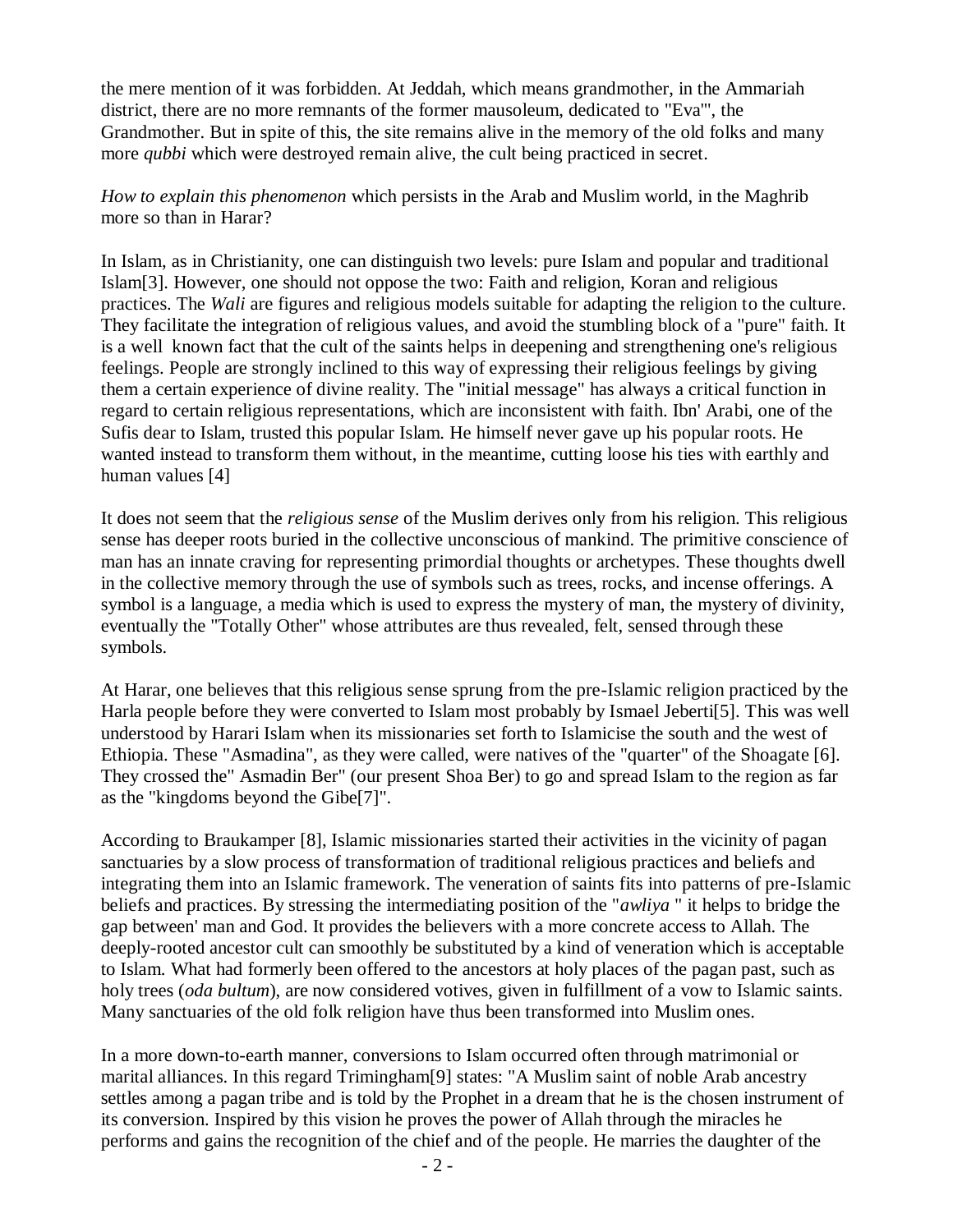chief and his son inherits the chieftainship of the tribe. Thus by peaceful means the whole tribe goes over to Islam". We should bear in mind that some *awliya* established themselves in this way.

## *Awliya*

The *Awliya* are numerous in Harar. One does not know their exact number, nobody having ever counted them, this being an arduous and time-consuming undertaking. Once in a while, written or oral folkloric legends (songs, *zikri*) speak about their deeds, but, most of the time, only their names are remembered, If their names are unknown they are referred to as *aw Huddun (khuddun)*, meaning hidden or covered. A *wali* unwilling to give his name used to say, "I am covered". The late Sheikh Gatur knew a thousand of them from the Harar region. Abdul Mumein Nasser's grandmother women are the ones keeping most faithfully Harari memory - said that in town there were as many saints as the number of days in the year. In the known registered listing one counts at least about fifteen women (Ai).

To ask for the protection of a *wali* is not in principle contrary to Islam. A *wali* must be honoured and respected during his lifetime and after his death as well except, it goes without saying, in Saudi Arabia.

The saints are men believed to have been especially favoured by God during their earthly lives and who continue after death to provide a link between God and the material world. Once dead they become more fully endowed with supernatural power and the local centre or focus of that power are the tombs, which the dead are believed to inhabit. They are the holders of a mysterious power called *baraka* used for the benefit of the faithful. Of course this force springs from Allah and does not stand against the monotheist faith.

The dead visit other places where they make their presence known by appearing to the believer in a dream or a vision. This is called *maqam* (place of standing). It is a memorial built in order not to forget the place where they made themselves known. Furthermore, the saint could be seen at once in many places. This explains why in Harar and its vicinity one finds numerous fictitious tombs, or *qubbi*, such as that in honour of ' Abd el-Qadir Jilani, called the sultan of the *awliya* . He possessed 40 lives and stayed in many different places without needing any nourishment[10] Kabir Khalil, who lived in Harar in the last century, was seen at the same time by the believers in 30 different mosques while he was ,presiding over prayers.

## **The Cult Sites: Monuments and Practices**

# *Qubbi* **and Tombs**

Most of the cult sites are plain-looking tombs. Some are better built, either out of stone or cement. They can be identified by incense burners (*girgira*) set at their bases, such as Sherif Hussein's. Some *qubbi* are conical in shape, white washed or green painted mausoleums, cupola-shaped stone buildings. There are about 30 of them within as well as without the ramparts. Arnir Nur's *qubbi*, near Jogla hospital, is a remarkable and impressive one.

Inside the building a pall-covered catafalque rises above the saint's tomb. Some tombs contain the buried remains of a *wali* while others, empty fictive graves, recall just the memories of Ahmed Gragn, Muhaz Bin-Jebel known in Harar as Geshangesh, the famous mystic buried in Gagdad or elsewhere such as 'Abd el-Qadir Jilani, Abu Yazid, Ibrahim Atham Sham Negashi and so on ... Some buildings have no cupolas, the saint having expressed the wish not to have any.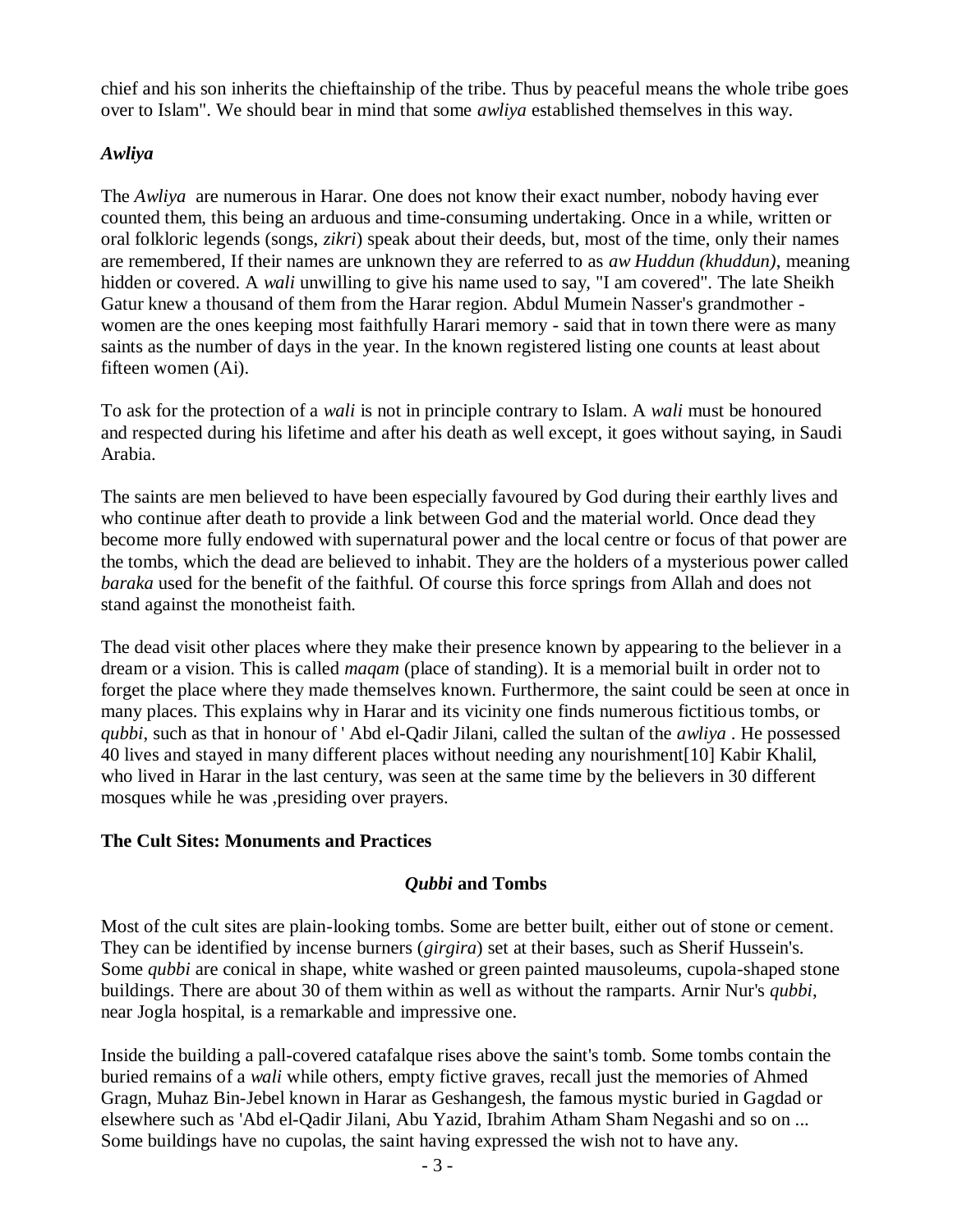The cupola erected against his will tumbled down at night having been blown away by the wind. Sheikh Mohammed Halef at Aw Izzin's graveyard near Fellana Ber has no roof, allowing the *wali* to communicate directly with heaven, as someone told me.

#### **Rocks**

A dozen rocks, large or small, recall the memory of a *Wali* who lived nearby or passed by the place. Incense is constantly burning at Sherif Huddun rock (Sanga Ber). At Jinfugala rock (Budda Ber) the *wali* used to put his walking stick against it. Some rocks keep the trace of the foot-steps of a saint, such as Aw Negus near Kombolcha. On Mount Hakim, "Barcuma Abadir" (Abadir's seat) is a stoolshaped stone. It is believed that Abadir used to sit there whenever he was travelling by.

#### **Trees**

The tree symbolizes life. A score of them recall the memory of a saint. These are mostly shola (*ficus* tree), oda (*ficus* tree), kurkura (*lote* tree, lotus of mi 'rad}) , *wenza*, *dembi* (Adare, *zibi*, Amh. *zemat*). Some are multicentanarian. They often remind us the action of a *wali* - he might have sat under the tree to rest or to pray. If the grave has disappeared the tree recalls its former location. Trees were planted near a saint's tomb to offer needed shade to believers. Some trees are so old that their roots entwine the tomb itself, as is the case at Aw Multan, Aw Ansar Ahmed, and Ai Abida. Sometimes people will refrain from felling the tree or cutting its branches out of respect for a saint, as seen at Aw Sufi.

#### **Incense**

Incense plays an important part in the venerations of the saints. Incense burners (earthen pot, *girgira*) are laid down at the foot of trees, tombs and rocks. I noticed incense sticks (*agerbetti*) burning to honour Sherif Musa (Budda Ber).

Most religions make use of incense with the same symbolic meaning - to associate mail's plea or prayers to the Divinity.

In Harar, incense is believed to keep away and dissipate bad influences and attract good ones. When a woman drops incense in the burner she utters the following invocation, "Oh, Allah through the goodness of this *wali*, grant me such a favour or keep away this calamity. May the blessing and mercy of Allah rest on this *wali* and may He be favourable to him". Wherever an important *wali* is venerated people make sure that incense is consistently burning there. Many women through devotion bum incense at home every evening. If they forget, strange noises will be heard until they resume their daily activities - a *wali* is claiming his due.

### **Vows**

The purpose of visiting *awliya* is to seek the saint's favour or help. For example, a childless woman will visit Aw Multan, also called Abba Duberti (woman), in order to get a child; an unmarried girl will visit his tomb under an old *wenza* tree near Babile Bottling plant to obtain a husband. Sometimes people tie rags around the branches or trunk of the tree to keep the saint mindful of the devotee's request, as in Ai Abida. If women honour the grave of Ai Imaj (Erer Ber), they will receive better clothes and better bread.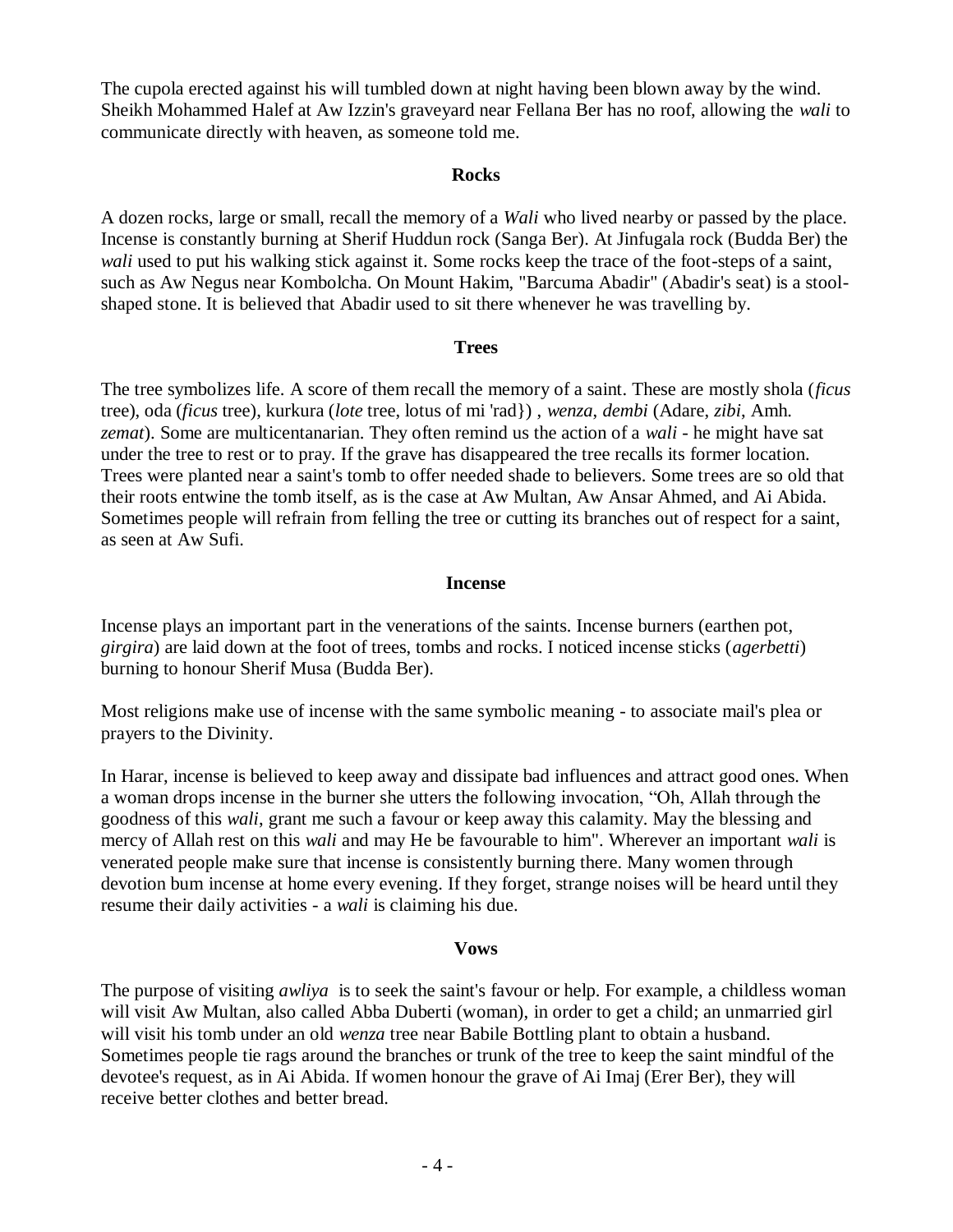When a prayer has been fulfilled, votive offerings must be made, otherwise the blessing will recoil on the votary as a curse. Animals, oxen most of the time, are the objects of offerings. The sacrificial victim, a male as a rule, is slaughtered by the offerer at the doorstep of the shrine. However, at Sherif Dabana's shrine it is the custom to sacrifice a she-camel, more valuable than an ox because it is a sign of fertility (abundance). This type of sacrifice is to ask for abundant rain during the sowing-time whenever the rain is lacking.

### **Saints and Wild Animals**

Saints - Francis of Assisi to mention one - have power over animals. This is true also for some *wali*s in Harar. The saint who has achieved complete self control over his passions, his emotions, his desires gains purity of heart. He restores the primitive harmony between himself and nature. A sufi was reported to have said with hunour, "When I sin, I notice it in the mode and behaviour of my donkey"[11].

A *wali* who lived near the Erer Ber disappeared one day. Was he dead or alive, nobody knew for certain. After a while, he reappeared on the eve of Ashura, mounted on a hyena, thence his nickname *waraba* (in Adare, hyena) Sheikh.

Sheikh Hashim went up to the mountain to split some wood. He loaded it on an elephant and tied up the wood with a snake and a python[l2]. 'Umer Din rode on the back of an old lion, while his son Prince Ishak rode a young one.<sup>[13]</sup>.

### **Patronymic Saints**

The saints lived in their own times, each of them endowed with special charisma granted to them, not according to personal merit but out of God's beneficent favour. They were helping and protecting those who were imploring them in such and such circumstances. Their "Baraka" is not only different with respect to its intensity, but also to a specialization of competences and functions.

Popular belief has tended to specialize the various saints, some having the power of performing particular miracles, such as curing diseases. Thus Aw Faries had the gift of curing broken limbs. Some saints are notably powerful in granting rain (*istika*), others in ameliorating the fertility of women, herds, crops, still others in protecting enterprises, such as journeys, commercial activities, etc.

Some saints are honoured in two locations, and others in more than two. There are mobile saints who are always on the move and are present wherever and whenever believers need their help. Examples are Aw Khazeer, the saint of the day, and Aw Lailylas (Laily IIyas); the saint of the night.

There are *stationary saints*. It is customary to invoke the help of the 36 or 16 saints whose names we give in Appendix I before sowing. Here are some other examples.

If you wish to get *meat*, to pray Aw Debena, If you wish to get *chat* call on Aw Werika or Aw Zekegna (Zelkernayien, two horns, a legendary king of Harar). Garad Abogn is the patron of water, springs, rivers. Sheikh Aslah-din, of mashilla (Sorghum.) Sheikh Sazali, of coffee etc. Sheikh Amin, of the shepherds.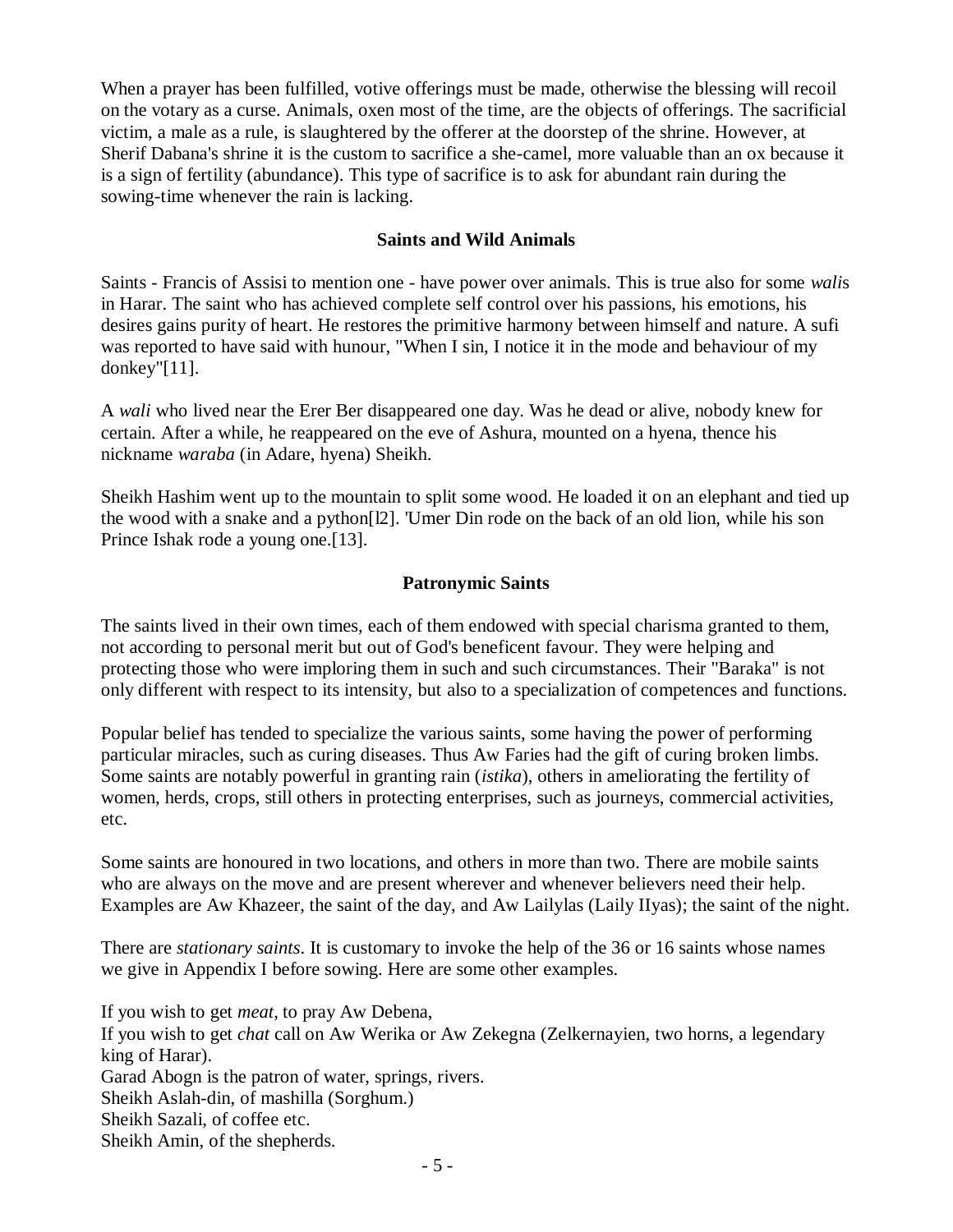Kaftchor sheikh of *locusts* or grasshoppers.

Nijat sheikh, of honey, bees etc ...

Each gate has its own saint.

Each day of the week, as well, has its own saint Ahmed Abu Taj for Tuesday etc. When something is lost one prays to Aw Rukhub, or more likely to Badi Abadir, between the Harar gate and Berbere gate.

If theft has been committed, one goes to Sheikh Finina near Amaressa. His intervention seems efficacious. The thief fears him for he is cursed until death if he does not return the stolen property.

### **Annual "Pilgrimages" in Honour of the Awliya**

### **Sefer Fetah**

Every year, during the month of *sefer*, the second month of the Islamic year, women meet around many *awliya* . These meetings generally take place on Tuesdays, Wednesdays, and Thursdays sometimes three consecutive Mondays as at Sheikh Habid. On Tuesdays and Wednesdays they stay until noon, on Thursdays until the evening when they have a meal. [A basket is at hand to receive coins, another one for grain.] They sing the *zikri.* Some women roast *dura*,*fendisha* (a kind of popcorn), they boil *nufro* (grain), they prepare *ashara* (decoction of coffee shells), *qutti* (decoction of coffee leaves) while men recite some ten chapters of the Qur'an in the nearby mosque or in its vicinity.

## **Serf Qur'an**

During the month of August when the *serfi* Qur'an takes place (*serfi* corresponds to a lunar cycle), a group of men to whom the poor will join to be fed, go from *wali* to *wali*. This is performed in a well-defined star pattern. It starts at Sheikh Abadir where the Qur'an will be read during three consecutive days, and will end at Sheikh Hashim. At each station a chapter of the Qur'an is recited. In four *awliya* only Chapter 30 is recited, for the other chapters have already been read by the neighbours.

It is worth mentioning as a characteristic of Harari life that the 114 surats of the Qur'an are divided into 30 chapters, each chapter comes as a separate booklet.

While on the *awliya* the whole chapter is read, at Aw Hakim and at Aw Khalid only half of the 22nd chapter is recited, because these two *awliya* declared, one says, that they would be satisfied with half a chapter (cf. Appendix II).

### **Serfi Mawlid**

*Serfi* Mawlid occurs at Mawlid, the celebration of the birthday of the Prophet Mohammed. First of all people meet at Sheikh Abadir where the whole text is read, followed by the names of the 114 *awliya, which* must be visited. 114 is the number of the surah of the Qur'an. The same procedure takes place in each *wali*. It takes about two hours and half to read the Mawlid. This book praises the life of the Prophet. Most Harari families own a copy of it. Then people go to Ali Hamdogn at the Magala Guddo. There, people divide into two groups of 6 to 7 members each, namely the one of the "Lower Town" and the one of the "Upper Town". The visits to the *awliya* take place on Mondays and Thursdays of each week during a period of 6 to 7 months. In some *awliya* , the visits take place, instead of on Mondays, on Wednesdays 8 times, or on Saturdays, once or on Sundays 6 times. In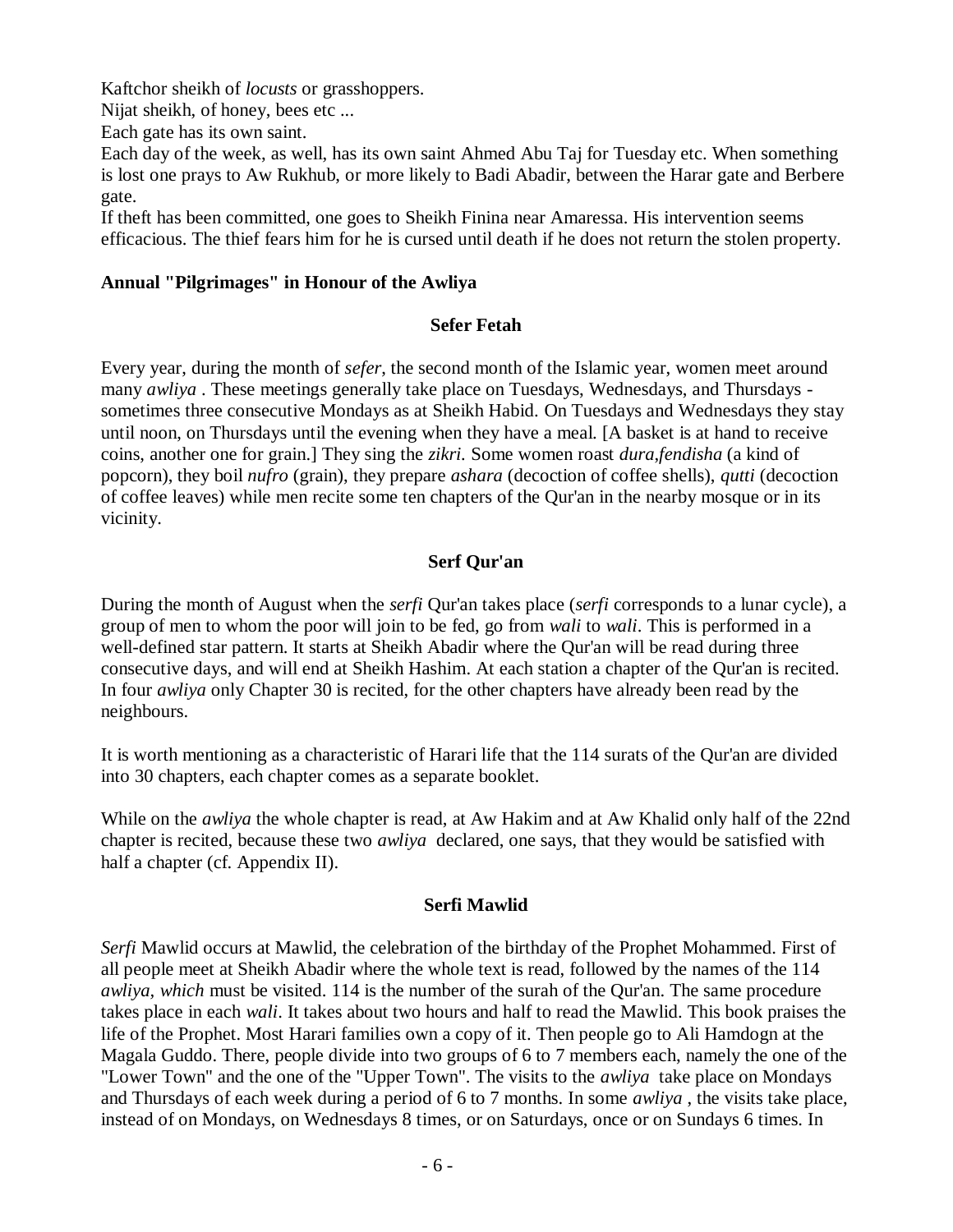any case the visits should be completed at the latest before the beginning of Ramadan. On the site of the *awliya* people share food brought by neighbours. The left-over is taken home.

The yearly "pilgrimages" of Sefer Fetah, Serfi Qur'an, and Serfi Mawlid have been observed in Harar since time immemorial, the origin being unknown. People feel obliged to observe these practices lest calamities such as drought, famine etc. occur (cf. APPENDIX III A-B).

#### **Conclusion**

Supplications concerning earthly, materialistic problems by far exceed those of spiritual character. Harari Islam, in its popular expression of venerating its saints and rendering a cult to their shrines, is, it seems to me, at the heart and an integral part of the culture and history of the walled city of Harar. The cult of the saints with its numerous shrines and religious traditions is certainly one of the major factors, which raises the pride of the Harari people for its own cultural values. An important part of Harari's self-identity derives from a rich historical and religious past commemorated and actualized by the presence of and the respect for its *awliya* , the city's fathers, or *awach*, as they are called.

Although the cult of saints may not be acceptable to a strict and fundamentalist orthodoxy it is, on the whole, generally regarded as a relevant means for Islamization, as well as for the strengthening of the Islamic faith.

#### **Notes**

- 1. S. Waldron, Social organisation and social control of the walled city of Harar (Columbia, 1975), p.19.
- 2. A. Bel, Quelques rites pour obtenir la pluie en temps de secheresse, (Alger, 1905), p. 29.
- 3. C. Guillot, Culle des sainres, (Paris, 1989); Vie Spirituelle, Mars Avril 1989.
- 4. Chodkiewicz, Le sceau des saines, Ibn Arabi, Paris 1986; in L 'Express, 14 mars 1986.

5. U. Braukamper, [Islamicization and Muslim Shrines of the Harar Plateau, Addis Ababa University, mimeo, 1980, p. 5.

- 6. Abdullahi Mohammed, Gates and Walls of Harar, MS 1990.
- 7. J.S. Trimingham, Islam in Ethiopia (London, 1965), p. 206.
- 8. Braukamper, op.cit., p. 9.
- 9. Trimingham, op, cit, p. 149.
- 10. Braukamper, op.cit, p. 19.
- 11. E Damenghem, Le culte des saints dans l' Islam maghrebin, (Paris, 1954), p. 77.
- 12. W. Leslau, Ethiopians Speak, Harari (Berkeley ,1965), p. 188.
- 13. E. Wagner, Legend und Gesehichte der Fath Madinat Harar (ZDMG, 1978), p. 74.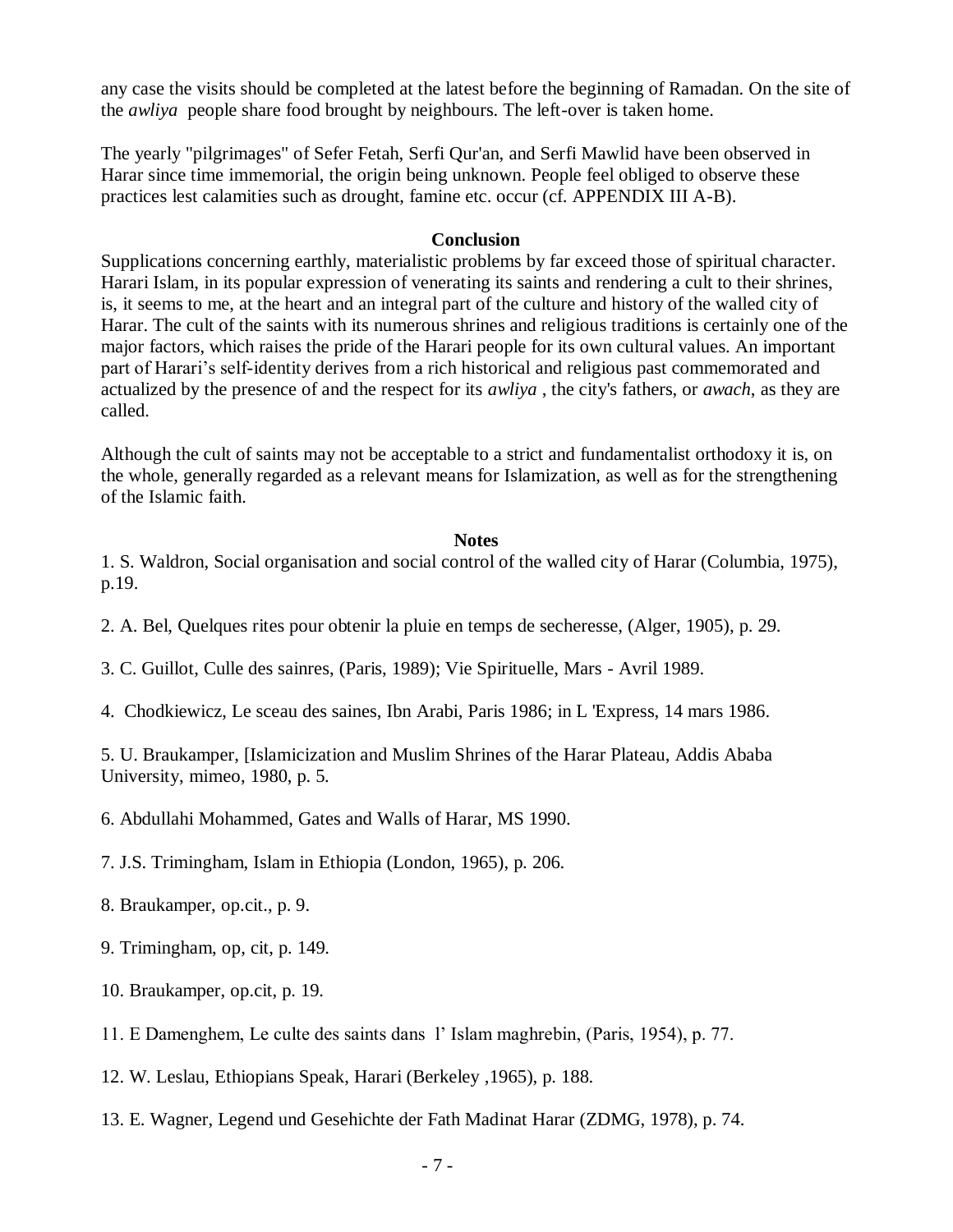# **APPENDIX I**

In the field, before starting sowing, the recitation of Al Fatiha (Surah I) is then followed by the invocation of the following saints: (I have two lists of names),

## **A - 1. From Haji Ibrahim Sherif**

- Faqih Yonis
- Aw Hassen al Basri
- Aw Arawacia
- Imam Ahmed
- Aw Sheikh Ahmid
- Shreif 'Umer
- Aw Taifu
- Ai Ashasha Sheikh
- Aw Jimo
- Aw Gidaya
- Aw Ali Baal
- Aw Mujahid
- Sheikh Ahmed bin Alwan
- Ai Sheikh (?) Zenab
- Sheikh Abdul Menen
- Aw Shreif 'Umer
- Sheikh Osman Sebro
- Aw Hassen
- Sheikh Berkhdley
- Sheikh Ahmid bin Mekka
- Aw Abdosh Sheikh
- Sheikh Abdel Qadir
- Sheikh Abdul Karim
- Sheikh Ahmid
- Sheikh Aboker
- Aw Sherif Abdi Nur
- Sheikh Batu
- Aw Garad Nasir
- Sheikh Abdurahman
- Sheikh Haji Faj
- Aw Debelugn
- Ai Gistiash
- Sheikh Shibli
- Aw Ahmed Negash
- Aw Ahmed Assed

## **B-2. From Abdussamed Yusuf**

- Aw Digdig Suleiman
- Sheikh Abadir
- Khadir Ahmed
- Sherif Maltan
- Ai Sultan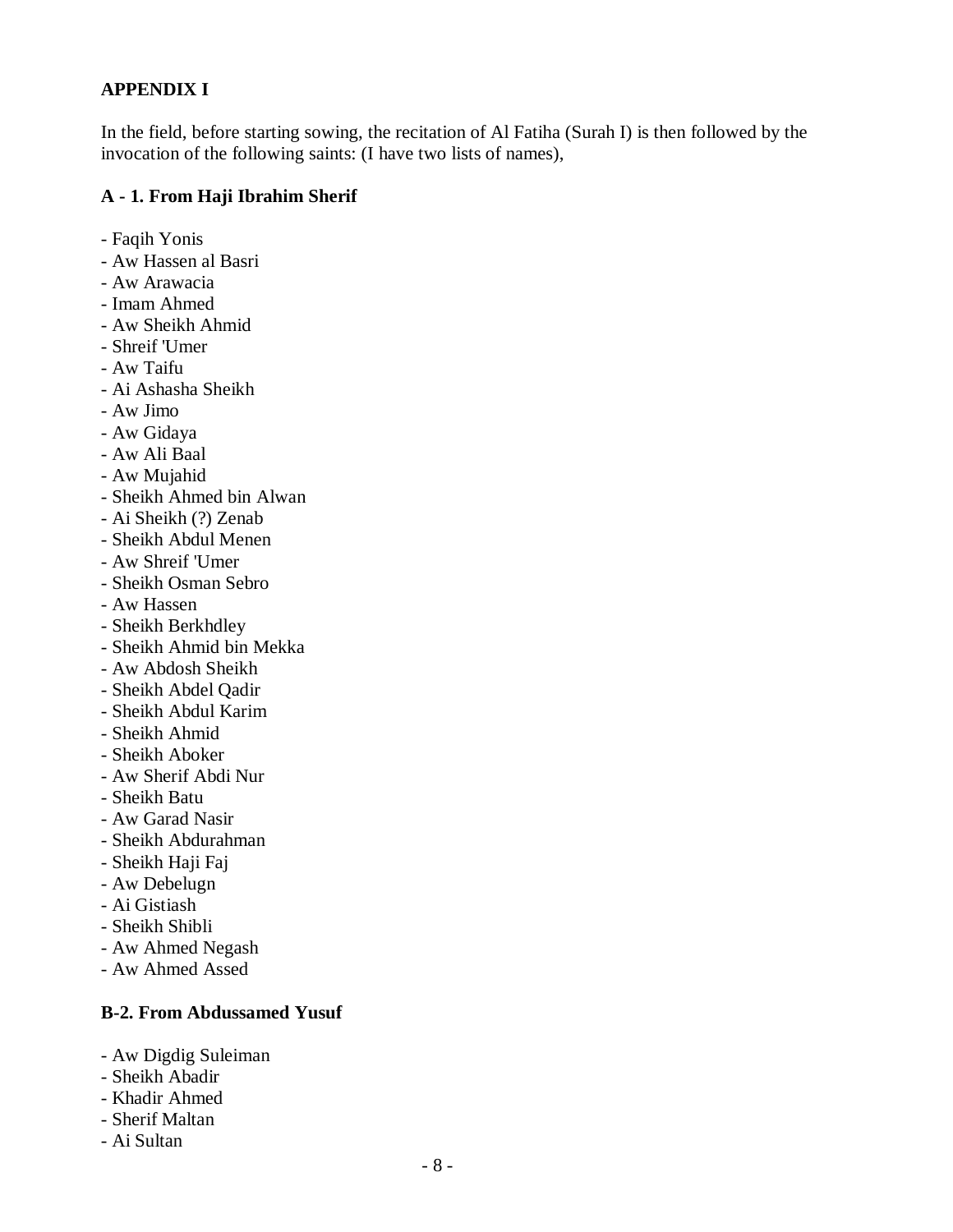- Aw Hassen Mohammed
- Ai Fatuma Mahumud
- Sherif Ja'afer
- Nur Hussein
- Aw Arabi Nur
- Sherif' Abas
- Aw Ali Musa
- Sherif Zerbita
- Aw May 'Umer Shekh
- Aw Faqih Mohammed
- Ahmed Mohammed Jinfugala

# **APPENDIX II (SERFI QUR' AN)**

# **Reading**

| Sheikh Abadir                     | the whole Qur'an |  |
|-----------------------------------|------------------|--|
| Ali Hamdogn                       | chapter 1        |  |
| Aw Said Ali                       | chapter 2        |  |
| Amir Nur                          | chapter 3        |  |
| Sofi Salah                        | chapter 4        |  |
| Aw Ahmed Izzin                    | chapter 5        |  |
| Aw Rallez                         | chapter 6        |  |
| Saram Bara                        | chapter 7        |  |
| Amir Ali                          | chapter 8        |  |
| Amir Abdullahi                    | chapter 9        |  |
| Gisti Kurnsama                    | chapter 10       |  |
| Amir Abu Beker                    | chapter 11       |  |
| Aw Baal Sheikh                    | chapter 12       |  |
| Aw Dumbulal                       | chapter 13       |  |
| Aw Sheikh Halef                   | chapter 14       |  |
| Aw khadir Abogn                   | chapter 15       |  |
| Aw Hamid                          | chapter 16       |  |
| Aw Abadir Sheikh Osman chapter 17 |                  |  |
|                                   |                  |  |

# **Reading**

| Aw Bezah          | chapter 18        |
|-------------------|-------------------|
| Aw Sherif Yonis   | chaper 19         |
| Aw Hakim          | chapter $20(1/2)$ |
| Aw Khalid Sheikh  | chapter $20(1/2)$ |
| <b>Imam Ahmed</b> | chapter 21        |
| Aw Shullum Ahmed  | chapter 22        |
| Aw Abdal          | chapter 23        |
| Aw Werika         | chapter 24        |
| Ai Abida          | chapter 25        |
| Aw Sherif Sheikh  | chapter 26        |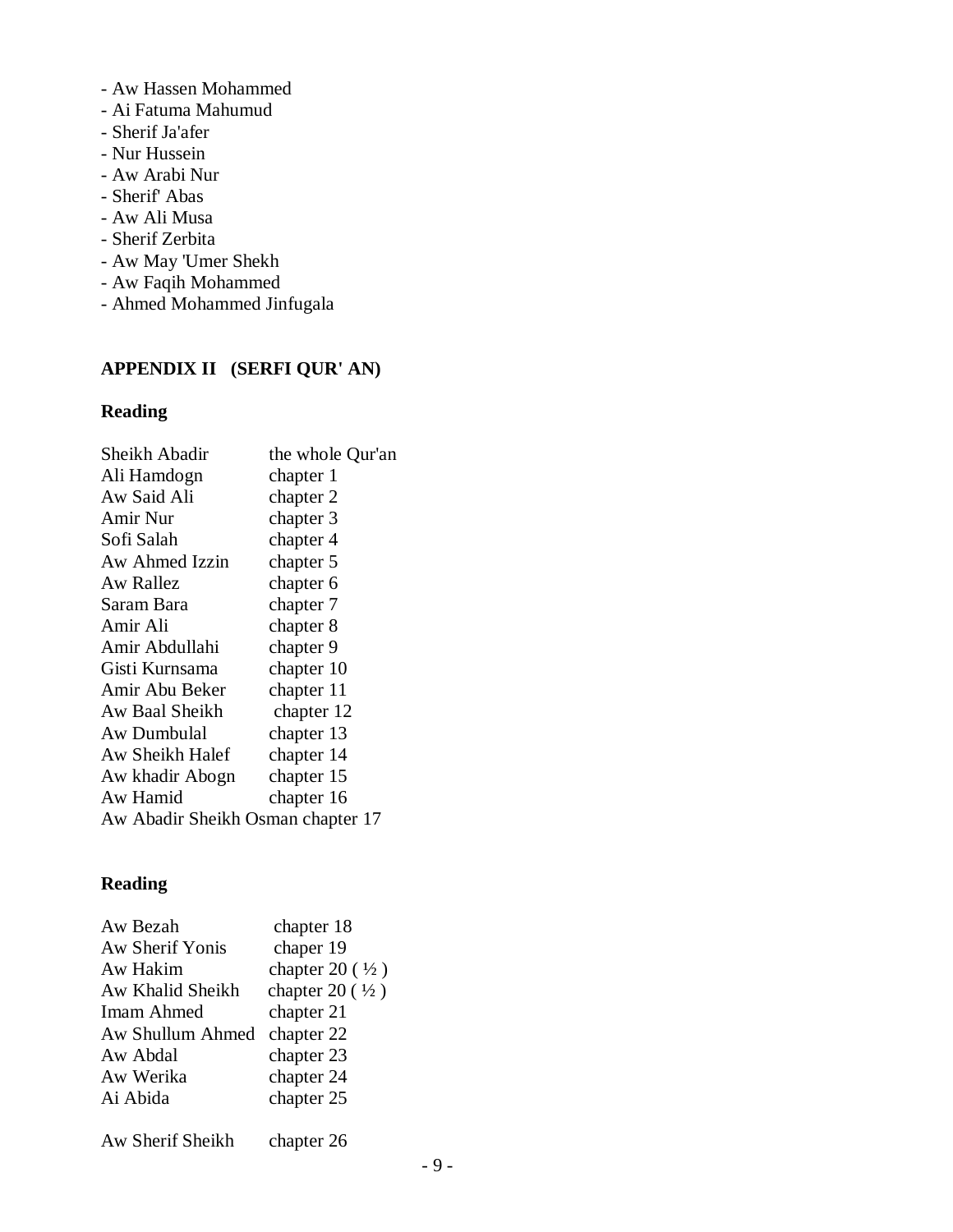| Imam 'Umerdin                 | chapter 27       |
|-------------------------------|------------------|
| Aw Billalij                   | chapter 28       |
| Aw Barsor                     | chapter 29       |
| Aw Mashad 'Umer               | chapter 30       |
| Sheikh Buba Abramo chapter 30 |                  |
| Aw Wali Wersemo               | chapter 30       |
| Aw Negus                      | chapter 30       |
| Sheikh Hashim                 | the whole Qur'an |

#### **APPENDIX III A - (SERFI MAWILD)**

### **A - The Upper Town's (badda) group.**

Monday, Sheikh Abadir Thursday,Ali Hamdogn Monday, Umar Ziad Wednesday, Arnir Atham Thursday, Wali Hashim Monday, Aw Izzin Thursday, Garawle Monday, Arnir Nur Thursday, Imam Ahmed Monday, Aw Idal Thursday, Sofi Saleh Sunday, Said Ali Hamdogn Monday, Kadir Abogn Thursday, Aw Khalid Monday, Sherif Sheikh Thursday, Sherif Sheikh Tawil Monday, Sehikh Hashim Thursday, Said Mohammed Monday, Sheikh Finin Sunday, Sheikh Sadiq Wednesday, Aw Watley Thursday, Aw Assosum Saturday, Aba Yonis Thursday -  $12^{th}$  Muslim month - Sheikh Jimjim Monday – 1<sup>st</sup> Muslim month - Sheikh 'Umer Almerdih Wednesday  $-11<sup>th</sup>$  Muslim month - Sheikh Negus Monday, Faqih Ahrnid Thursday, Sitti Abida Monday, Billal Lij Thursday, Sheikh Halef Sunday, Adem Hussei Monday, Aw Arawacia Thursday, Abadir Sheikh Osman Monday, Ahmed Negash Thursday, Imam 'Umerdin Monday, Aw Barsor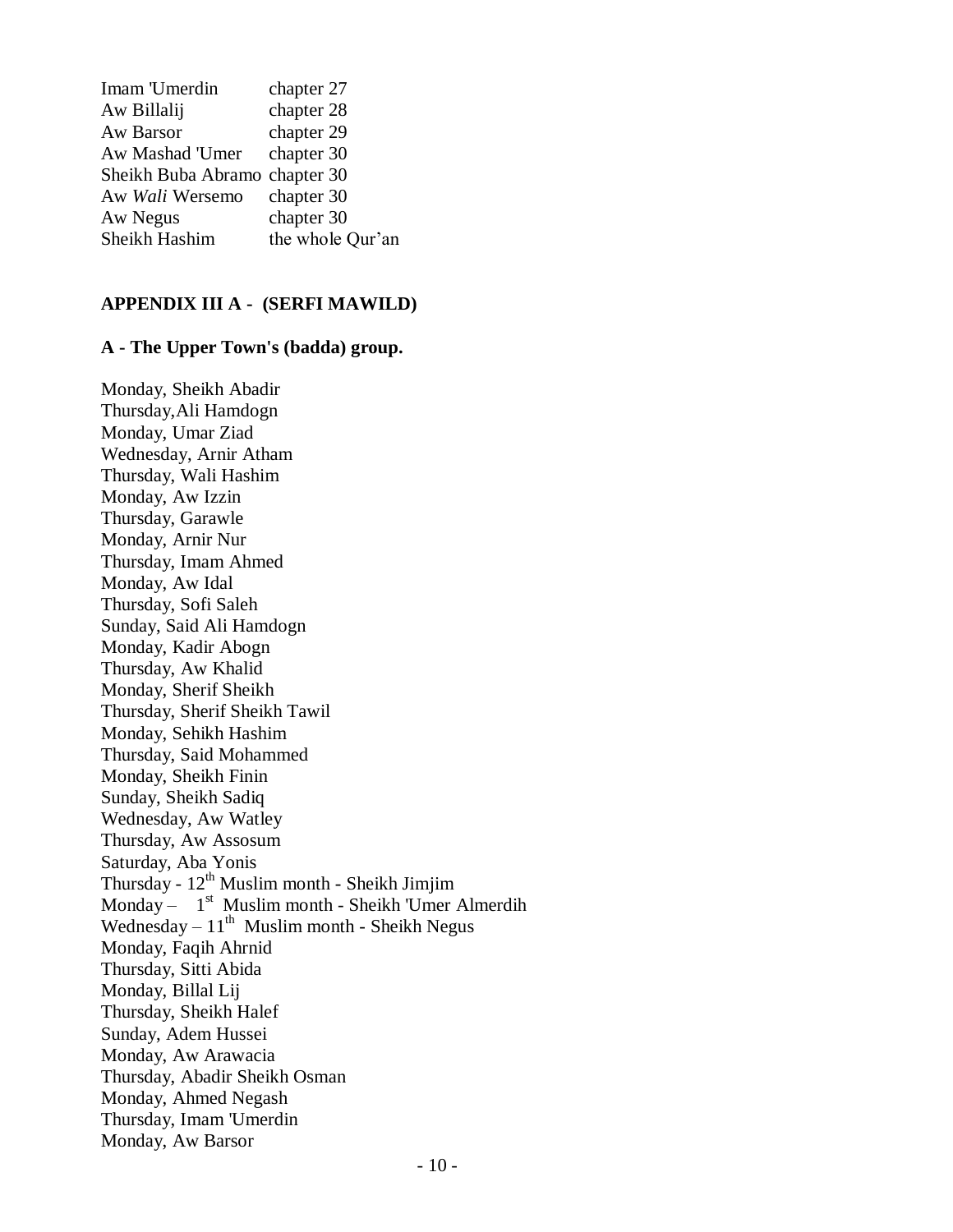Thursday, Sheikh Buba Abraham Monday, Mashad Sherif Thursday, Baal Sheikh Sunday, Sa'adadin Monday, Aw Aboker Thursday, Mahi Sheikh Monday, Aw Mohammed Wednesday, Aw Abelal Thursday, Aw Anis Sunday, Garad Abogn Monday, Sheikh 'Umer Thursday, Sehikh Ibrahim Monday, Said Hakim Thursday, Abu Yazid el-Bistami Monday, Haj Faj Wednesday, Badi Abadir Thursday, Shillia Monday, Sofi Yahya Thursday, Berkhadley Ali Monday, Abdel Qadir Jilani Thursday, Arab Lij Monday, Aw Sabra Thursday, Aw Osman Hordahum

#### **APPENDIX III B - (SERFI MAWLID) B- The Lower Town's (qalla) group.**

Sheikh Abadir Sheikh Ali Hadogn Thursday Sofi Yahya Monday Abu Hureira Thursday Abdel Qadir Jilani Monday Aw Limay Thursday Aw Digdig Monday Ali Afeef Thursday Sherif Debana Monday Aw Beshir Thursday Aw 'Umer Ziad Monday Sheikh Abdurahman Wednesday Aw Musa Thursday Aw Abdal Monday Shullum Ahmed Wednesday Aw Abur Thursday Aw Arsamey Monday Aw Zerita Thursday Aw Ahmed Izzin Monday Ai Abida Sheikh Thursday Anmir Nur Sunday Said Ali